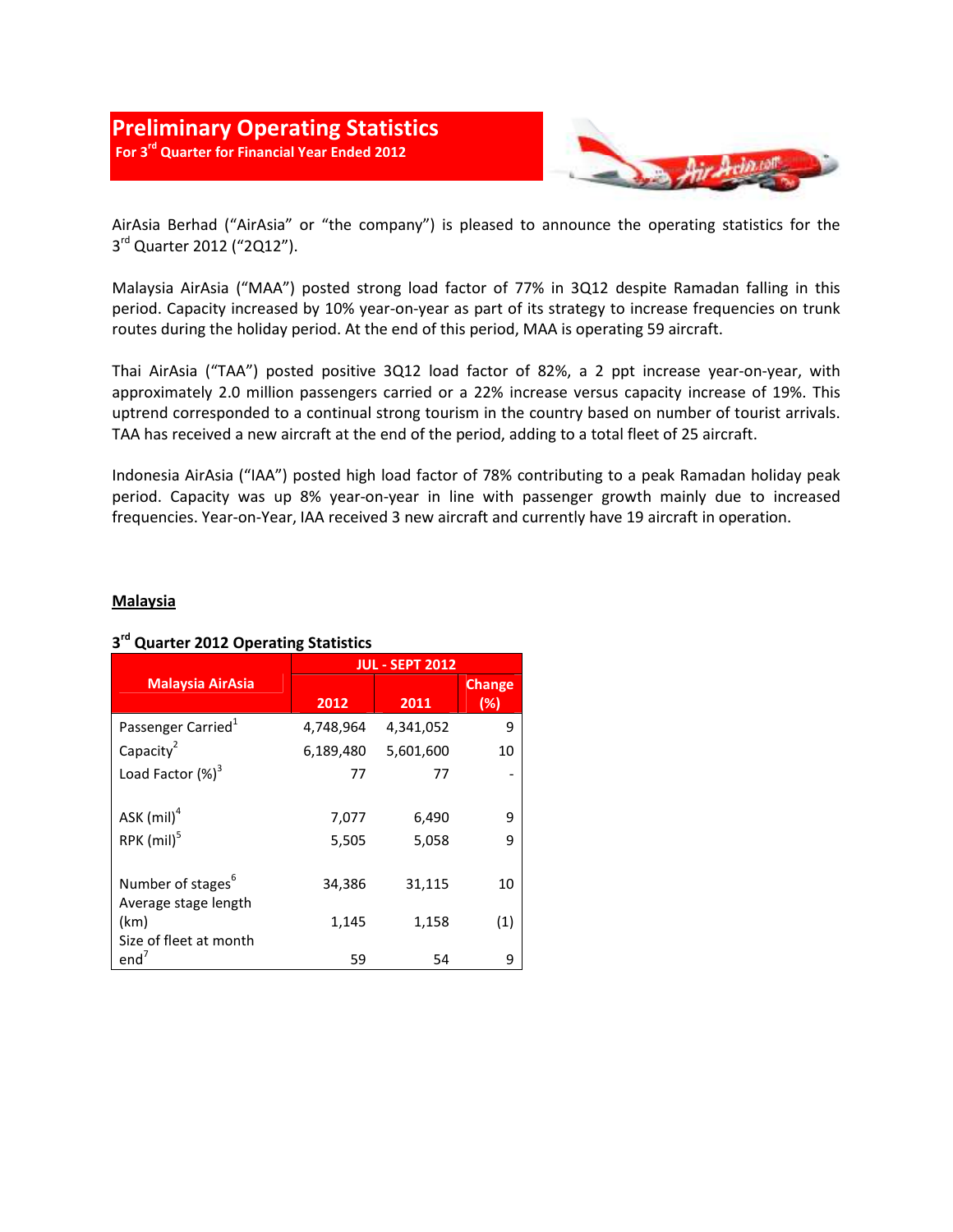# **Thailand**

## 3<sup>rd</sup> Quarter 2012 Operating Statistics

|                                | <b>JUL - SEPT 2012</b> |           |               |
|--------------------------------|------------------------|-----------|---------------|
| <b>Thai AirAsia</b>            |                        |           | <b>Change</b> |
|                                | 2012                   | 2011      | (%)           |
| Passenger Carried <sup>1</sup> | 1,962,055              | 1,610,302 | 22            |
| Capacity <sup>2</sup>          | 2,402,820              | 2,021,040 | 19            |
| Load Factor (%) <sup>3</sup>   | 82                     | 80        | 2             |
|                                |                        |           |               |
| ASK $(mil)^4$                  | 2,564                  | 2,269     | 13            |
| RPK $(mil)^5$                  | 2,079                  | 1,813     | 15            |
|                                |                        |           |               |
| Number of stages <sup>6</sup>  | 13,349                 | 11,228    | 19            |
| Average stage length           |                        |           |               |
| (km)                           | 1,067                  | 1,123     | (5)           |
| Size of fleet at month         |                        |           |               |
| end <sup>7</sup>               | 25                     | 21        | 19            |

# **Indonesia**

## 3<sup>rd</sup> Quarter 2012 Operating Statistics

|                                                       | <b>JUL - SEPT 2012</b> |                |                      |
|-------------------------------------------------------|------------------------|----------------|----------------------|
| <b>Indonesia AirAsia</b>                              | 2012                   | 2011           | <b>Change</b><br>(%) |
| Passenger Carried <sup>1</sup>                        | 1,512,842              | 1,401,525      | 8                    |
| Capacity <sup>2</sup>                                 | 1,949,580              | 1,801,056      | 8                    |
| Load Factor (%) <sup>3</sup>                          | 78                     | 78             |                      |
| ASK $(mil)^4$<br>$RPK$ (mil) <sup>5</sup>             | 2,349<br>1,833         | 2,375<br>1,839 | (1)<br>(0)           |
| Number of stages <sup>6</sup><br>Average stage length | 10,831                 | 10,240         | 6                    |
| (km)<br>Size of fleet at month                        | 1,206                  | 1,324          | (9)                  |
| end <sup>7</sup>                                      | 19                     | 20             | (5)                  |